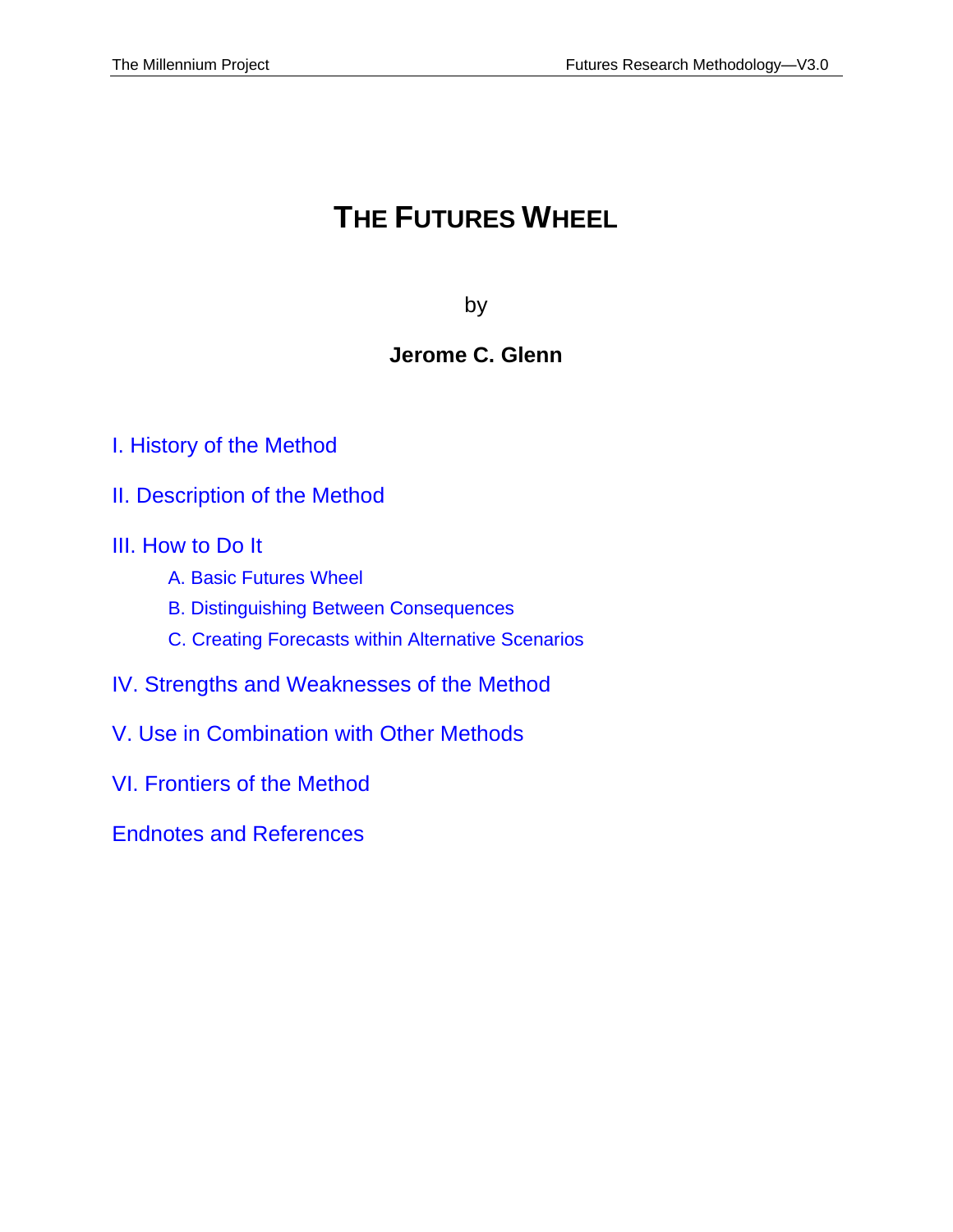#### **Acknowledgments**

The paper has been enhanced by the special contributions of Martin Potucek, Director, Institute of Sociological Studies of Charles University, Prague, The Czech; Pierre Benckendorff, James Cook University, Australia; David Pearce Snyder, President of the futurist consulting firm Snyder Family Enterprise, Bethesda, Md. and Dr. Joseph Coates, President of Coates & Jarratt of Washington, D.C. and member of the Steering Committee for the Millennium Project Feasibility Study. I wish to acknowledge helpful comments and insightful remarks provided by the peer reviewers of the first draft report. In particular, the suggestions and insightful comments furnished by Noriaki Funada and Hirotoshi Komoda, Densu Institute of Human Studies, Tokyo, Japan; Bernard Cazes, Commissariat Général du Plan, Office of the Prime Minister, France; Chris Dede, Professor, George Mason University; Terrance O'Donnell, Professor, Salem State College; and Peter Bishop, Professor, Program for the Study of the Future, University of Houston. And finally, special thanks to Elizabeth Florescu, Neda Zawahri, and Kawthar Nakayima for project support, Barry Bluestein for research and computer operations, Choungkyu Ryu for graphic support, Sheila Harty for editing, and John Young for proof reading.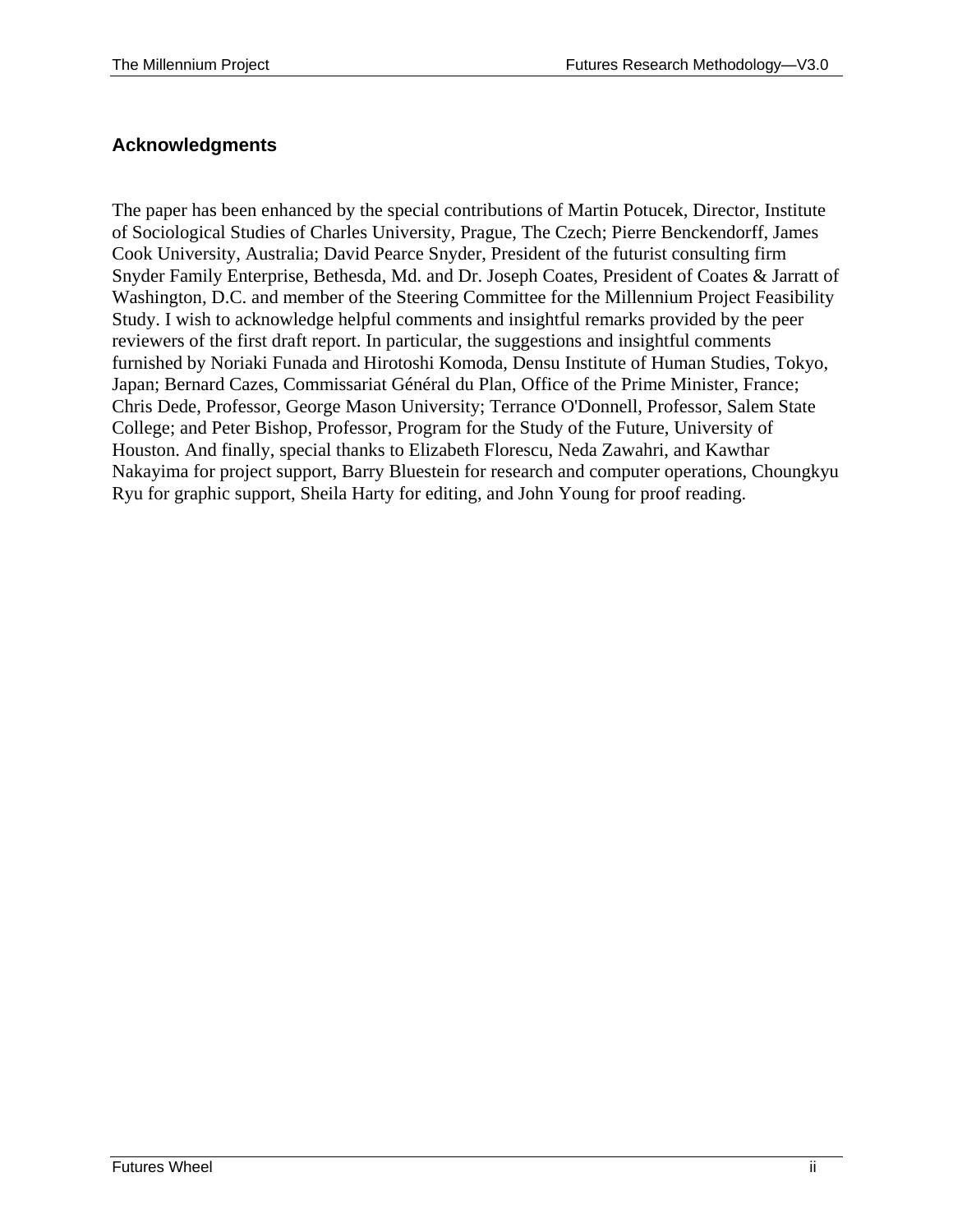# <span id="page-2-0"></span>**I. HISTORY OF THE METHOD**

The Futures Wheel is a method for identifying and packaging primary, secondary, and tertiary consequences of trends, events, emerging issues, and future possible decisions. It was invented in 1971 by Jerome C. Glenn, then a student at the Antioch Graduate School of Education, now called Antioch University New England. It was spread by workshops on futuristic curriculum development conducted by the Program for the Study of the Future, School of Education, University of Massachusetts<sup>1</sup> during the early 1970s, and shortly thereafter, by futurist trainers and consultants as a method for engaging workshop participants in thinking about future consequences, and decisionmakers for input to their policy analysis process and forecasting. The method first entered the literature in the Spring of  $1972$ .<sup>2</sup> Subsequent variations of the Futures Wheel have been called the *Implementation Wheel, Impact Wheel, Mind Mapping,* and *Webbing.* These variations have been used by futurists in a wide variety of situations. Although the Futures Wheel is a simple technique, requiring only blank paper, a pen, and one or more fertile minds, it is also an extremely powerful method of exploring the future. The Futures Wheel is currently used by futurists, teachers of futures courses, corporate planners, and public policy advisors throughout the world to help identify potential problems and opportunities, and new markets, products, and services; and to assess alternative tactics and strategies.<sup>3</sup>

#### **Figure 1. Basic Futures Wheel**

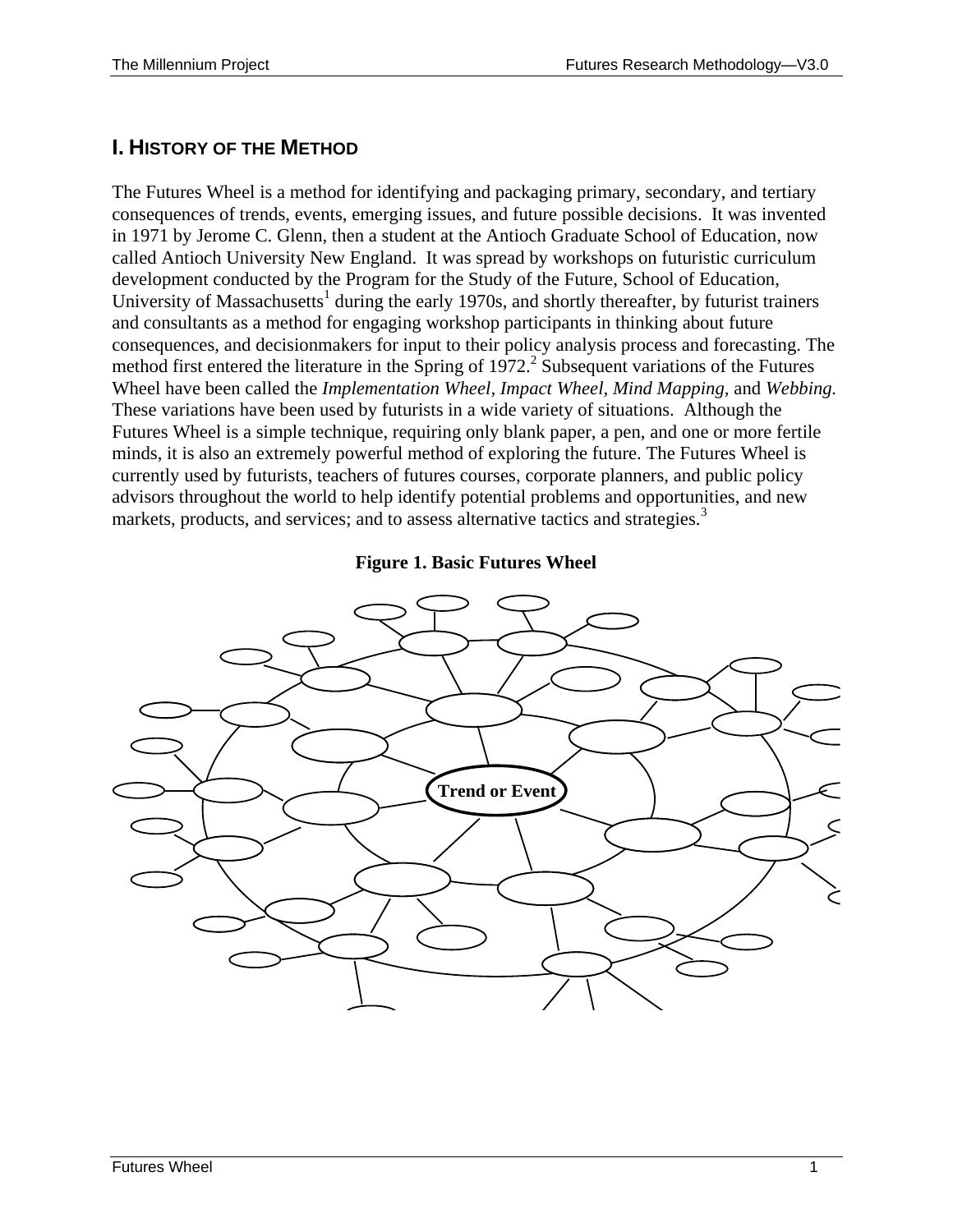### <span id="page-3-0"></span>**II. DESCRIPTION OF THE METHOD**

The Futures Wheel is a way of organizing thinking and questioning about the future––a kind of structured brainstorming. The name of a trend or event is written in the middle of a piece of paper; then small spokes are drawn wheel-like from the center. Primary impacts or consequences<sup>4</sup> are written at the end of each spoke. Next, the secondary impacts of each primary impact form a second ring of the wheel. This ripple effect continues until a useful picture of the implications of the event or trend is clear.

The Futures Wheel is most commonly used to:

- think through possible impacts of current trends or potential future events
- organize thoughts about future events or trends
- create forecasts within alternative scenarios
- show complex interrelationships
- display other futures research
- develop multi-concepts of the initial concept of the trend or event
- introduce futures thinking in a group context
- engage workshop participants into thinking together about the future
- nurture a futures-conscious perspective
- aid in group brainstorming
- help prevent being "blindsided" by surprises

The original Futures Wheel is one of the most commonly used methods among futurists, because it is an extremely easy way to engage people's thinking about the future. Futurists find it easy to use the wheel to think through the implications of, and organize their thoughts about, possible future events or trends. As the least expensive technique to use, it's also flexible for use in advanced situations as well as in primary school classrooms.<sup>5</sup> After identifying trends or possible future events, some futurists ask their clients, "If this event occurs, then what happens next?" Or they may ask, "What necessarily goes with this event or trend?" Or, "What are the impacts or consequences?" These impacts compose a mental map of the future, acting as a feedback mechanism to stimulate new thinking.

The Futures Wheel has been used in a broad variety of situations and subject. Here is a sample available on the Internet:

Futures Wheel on European Integration http://www.uni-konstanz.de/FuF/Verwiss/Alber/potucek/Futures\_Wheel\_on\_European\_Integration.pdf

South Africa's Western Cape of Provincial Foresight Coordinator Futures Wheel report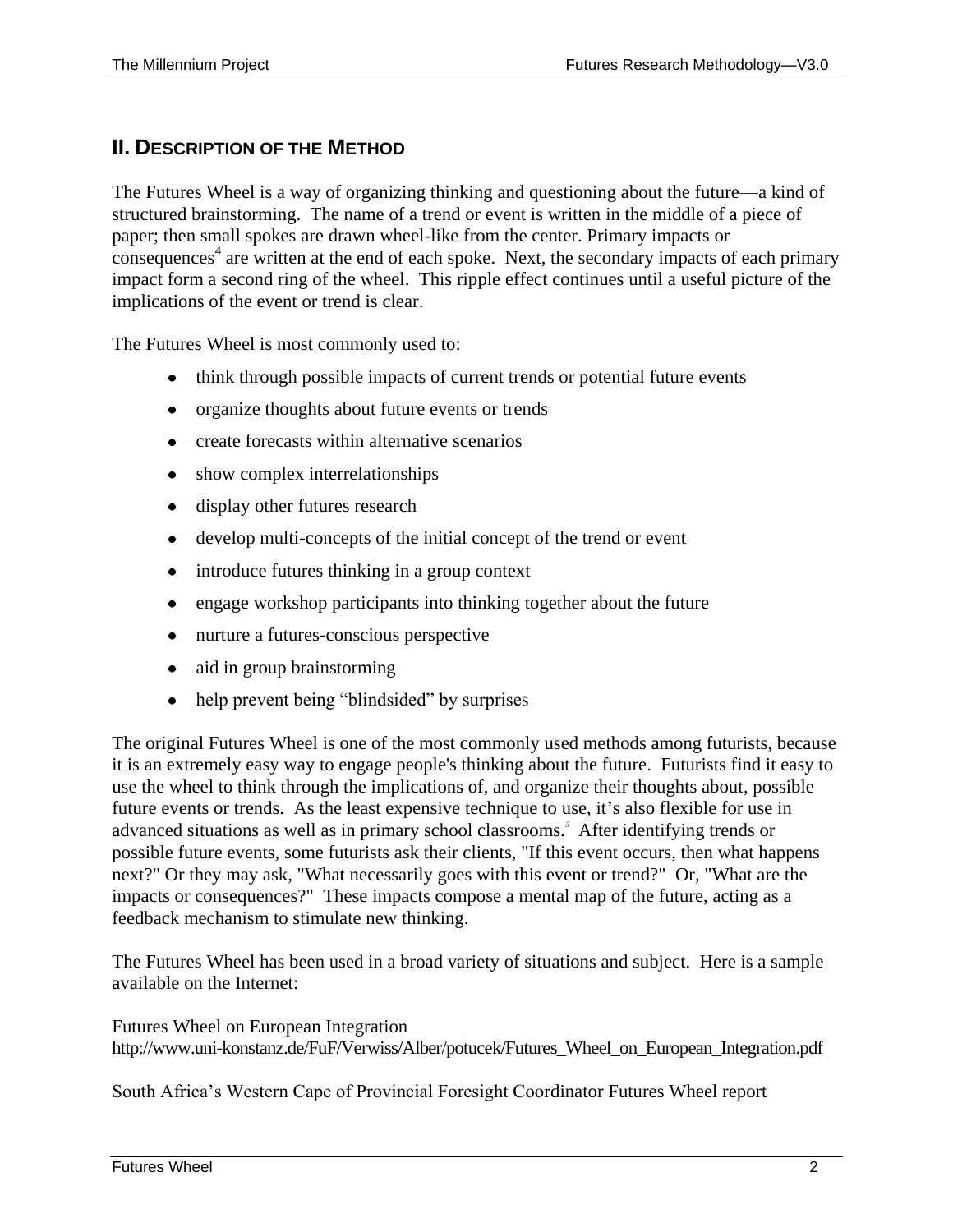published 23 November 2007 and available at: http://cofisa.org.za/pdfs/report\_1gfw\_wc\_2007.pdf

Middle East Peace Scenarios study http://www.millennium-project.org/millennium/MEPS.gif

Use of a Futures Wheel for Atlantic Salmon in Canada: http://www.pc.gc.ca/apprendre-learn/prof/sub/eco/itm5/fi-lr6/future-avenir\_E.asp

Sustainable Tourism http://www.besteducationnetwork.org/ttvii/pdf/Benckendorff.pdf

Strategic Thinking: The Futures Wheel http://www.passig.com/vault/Lec-ExecutiveMba/FuturesWheel.pdf

Futures Wheel, Global Education July 2008 http://www.globaleducation.edna.edu.au/globaled/go/cache/offonce/pid/1835;jsessionid=94A795 6ADC4C218C2D43F84A608FD49E

Personal Futures Wheel http://www.personalfutures.net/sitebuildercontent/sitebuilderfiles/personalfutureswheelbooklet.docx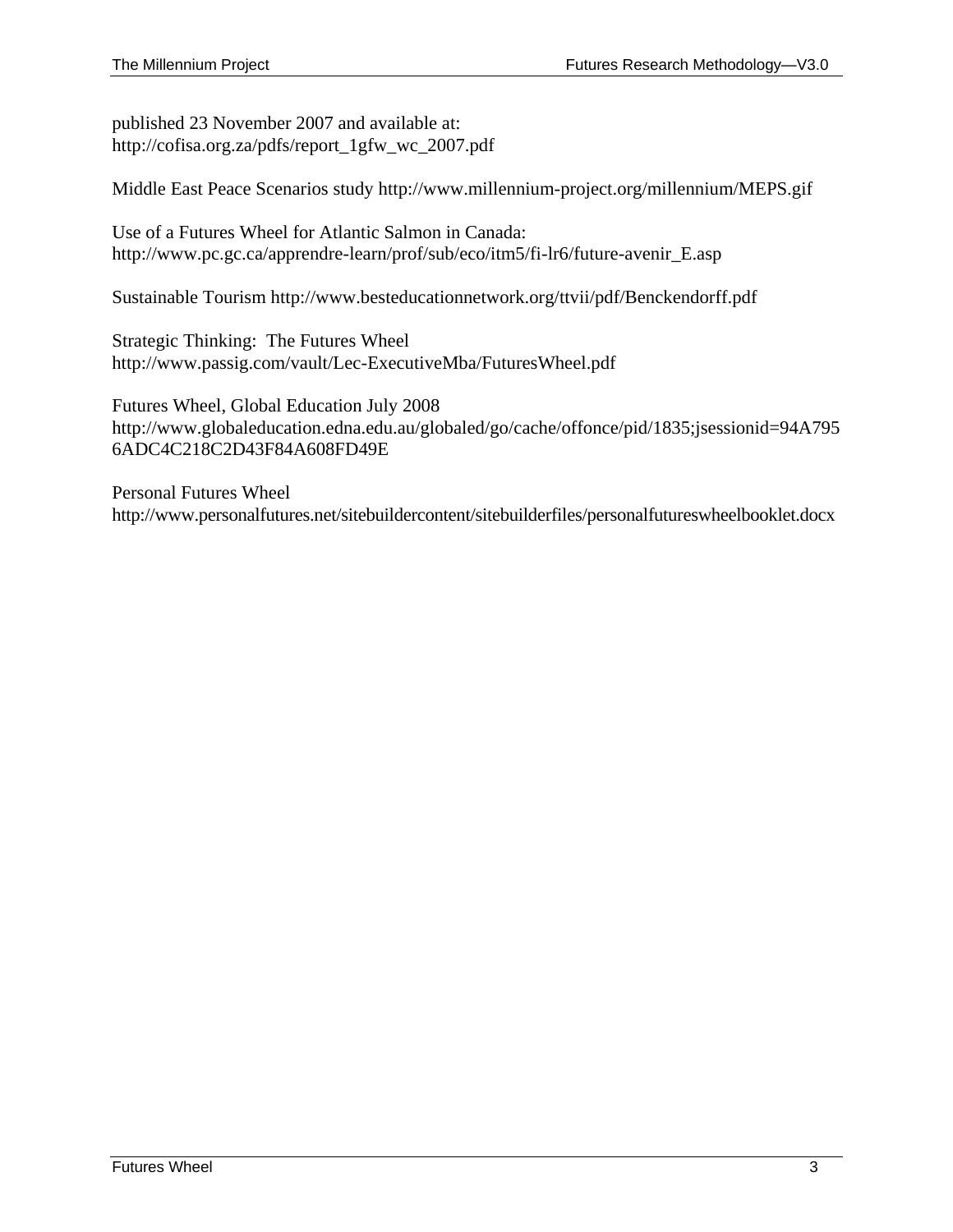# <span id="page-5-0"></span>**III. HOW TO DO IT**

#### **A. Basic Futures Wheel**

A group decides to brainstorm about a trend, idea, future event, or value. The subject is written in the middle of a piece of paper, a flip chart, blackboard, on a computer with video projector, or in software. For example, one could do a Futures Wheel on the trend: Increasingly smaller and less expensive computer communications devices:



#### **Figure 2. Example of primary impacts of trend**

Next, the leader of the brainstorming session draws an oval around the item and asks the group to say what necessarily goes with this item. As impacts or consequences are offered by the group, the leader draws short wheel-like spokes out from the central oval and writes these impacts at the end of each spoke. For example: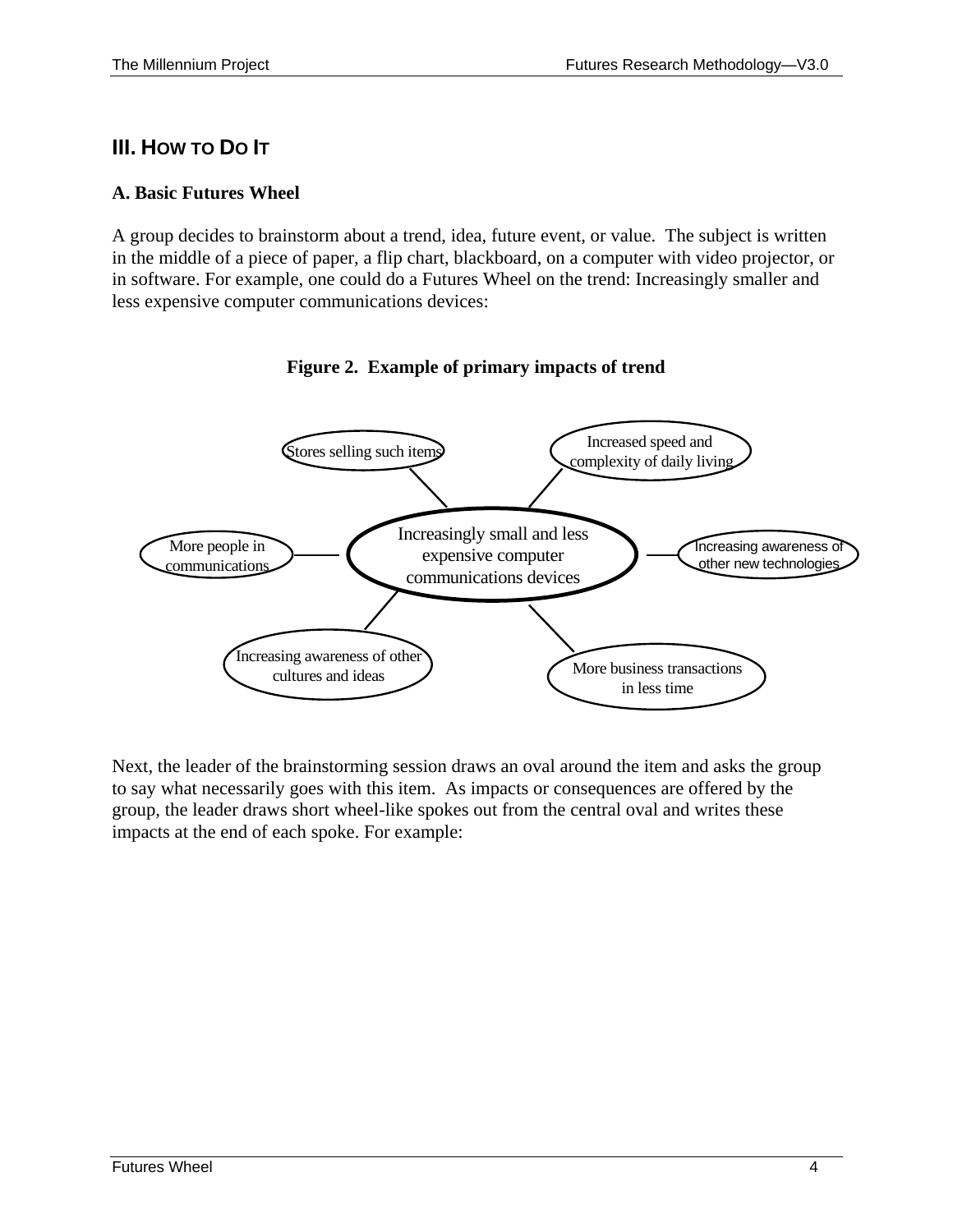

**Figure 3. Example of primary and secondary impacts of a trend**

Ovals are drawn around each of the primary impacts. A ring can be drawn connecting the primary impacts. Next, the leader asks the group to forget about the original item in the middle of the Futures Wheel and to give the most likely impacts for each of the primary impacts of the first ring of primary consequences. As these secondary impacts are offered by the group, the leader draws two or three short spokes out from each of the ovals around the primary impacts to form a second ring and writes the names of these secondary impacts at the end of each spoke and draws ovals around them.

At first, this process goes quickly, with participants listing second, third, and fourth order consequences with little or no evaluation. After the group feels its thinking is represented on the wheel, they can evaluate and edit the wheel to be more "realistic." This step is similar to the clarification part in other brainstorming processes.

Alternatively, the impacts of an event or trend can be processed more slowly and deliberately by accepting criticism prior to entering anything on the wheel. In this approach, the group discusses the plausibility of every impact. If an impact is judged plausible by all, then it is entered; otherwise, not. Peter Wagschal refers to this as the "rule of unanimity." He argues that making sure everyone agrees is one way of ensuring that the impacts are reasonable: "The Futures Wheel process leads rapidly to unexpected consequences and, thus, requires a restriction on the group to prevent them from arriving at conclusions that are so speculative as to be of little worth in assessing alternative futures." <sup>6</sup>

Sometimes people may want to pursue sequential chains of impacts radiating out in a linear fashion from the initial trend or event. This variation is referred to as *Mind Mapping.* The Futures Wheel, in contrast, completes each ring in concentric circles. Mind Mapping is good for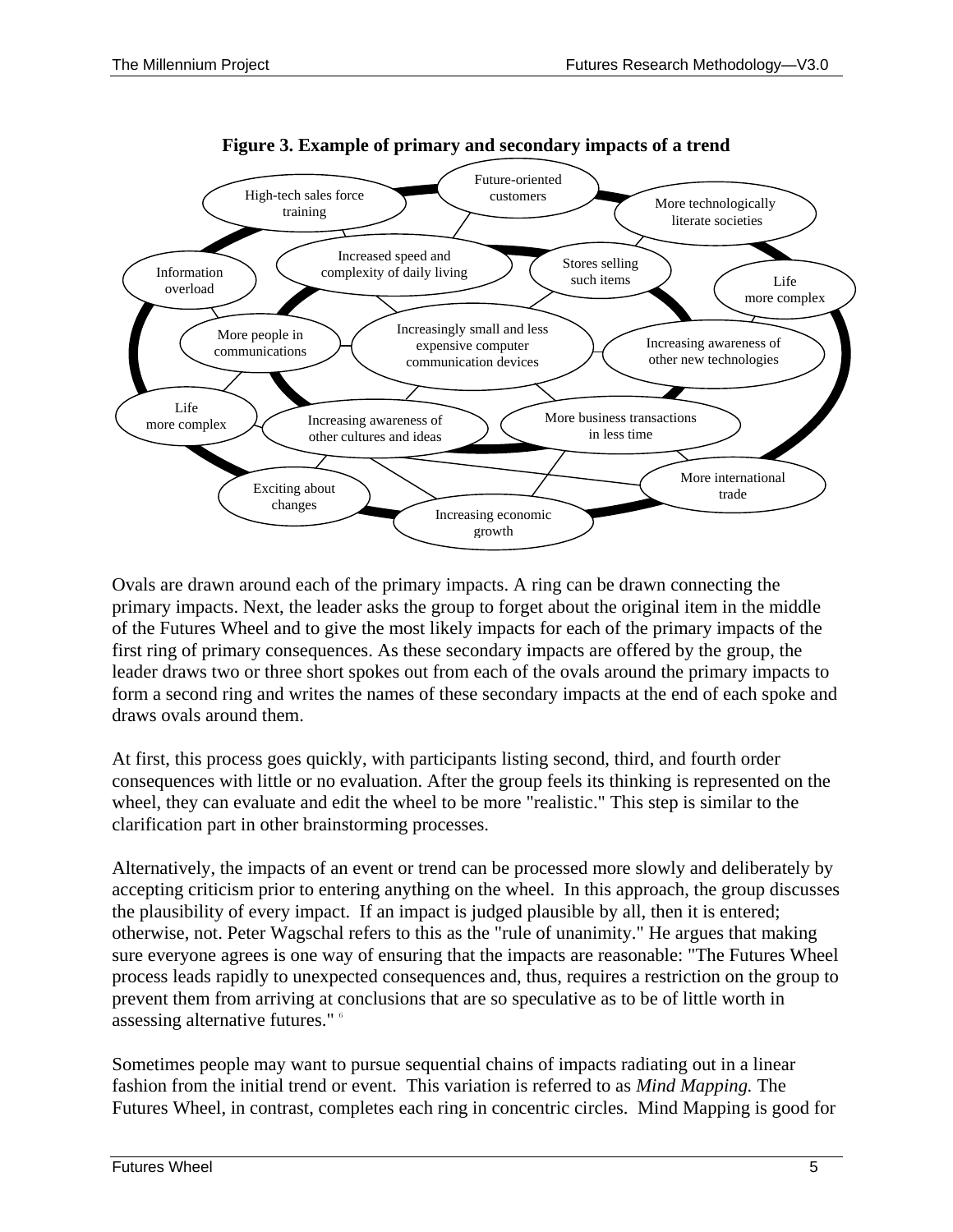exploring one's thoughts, but does not necessarily make distinctions between primary, secondary, and tertiary impacts relative to other impacts radiating out in time.

#### <span id="page-7-0"></span>**B. Distinguishing Between Consequences**

The Futures Wheel can show distinctions between primary, secondary, and tertiary consequences in another way. Instead of rings, one can draw single lines from the central oval to the primary impacts, double lines between the primary and secondary impacts, and triple lines between the secondary and tertiary impacts. Using this approach, the Futures Wheel shown in Figure 4 illustrates the possibility of cross-linkage of impacts. For example, "increased funds required for software" is a *primary* consequence of the National Security Agency (NSA) experiencing "growing costs for and dependence on acquisition and maintenance of software," a *secondary*  consequence of "increased dependency on contractors," and a *tertiary* consequence of "increased costs" in general.



**Figure 4. Variation of a Futures Wheel with Lines Indicting Sequence of Consequences**

This Futures Wheel developed by Futurist David Snyder during consulting with the U.S. National Security Agency, illustrates the use of single, double, and triple lines to represent primary, secondary, and tertiary impacts (reprinted with permission of the author.)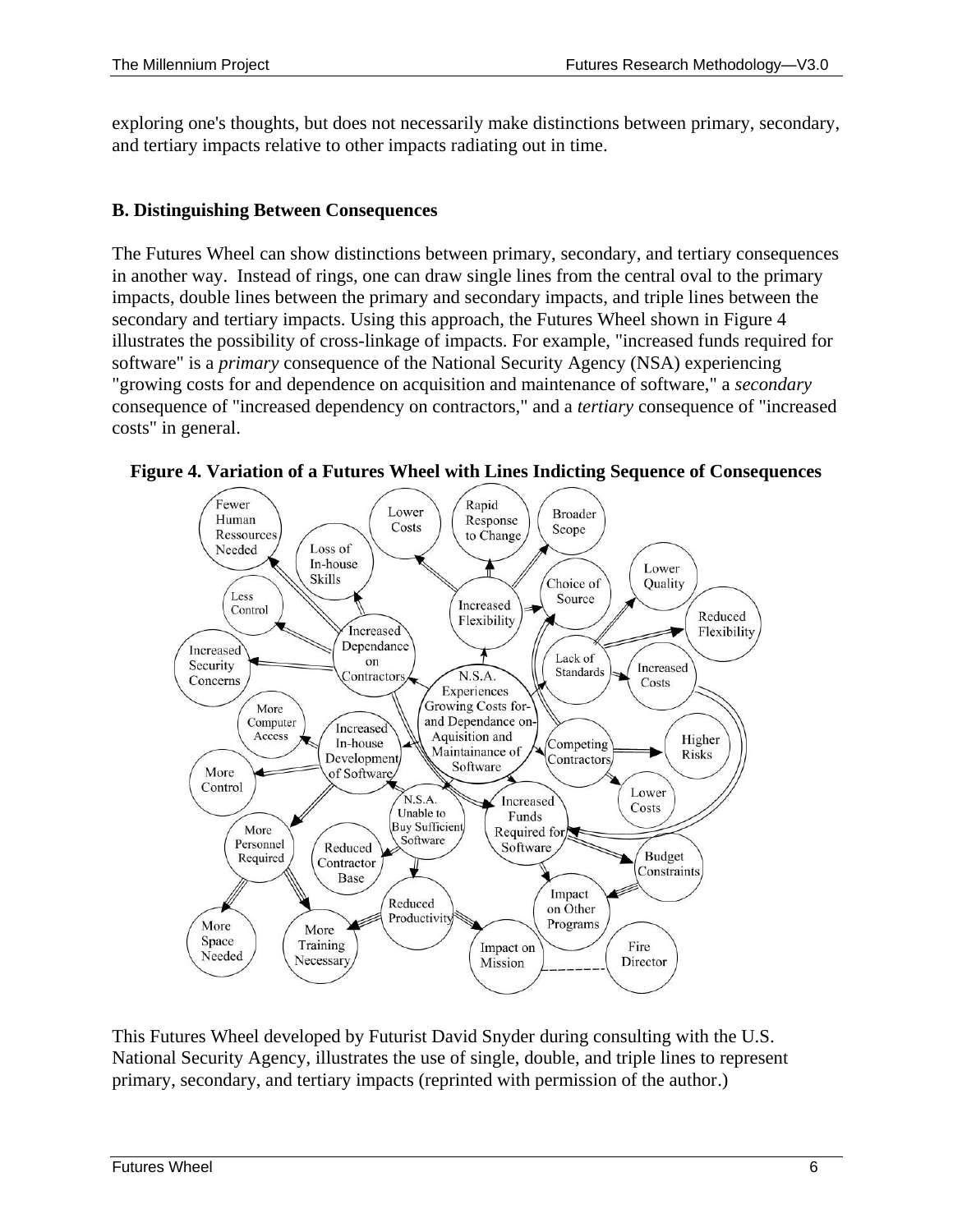#### <span id="page-8-0"></span>**C. Creating Forecasts within Alternative Scenarios**

The Futures Wheel can also be used as a method to create forecasts within alternative scenarios. In this application, one selects a scenario and an item in that scenario to explore. For example, one could forecast the future of the videocassette recorder (VCR) within the post-information age scenario of "conscious technology,"<sup>7</sup> (i.e., the Post-Information Age in which distinctions between technology and consciousness blur). One could imagine that the VCR is a conscious entity capable of communicating; then identify what features would be required to make this "real." The Futures Wheel could show a different variation of how to design the product as more "conscious" or more immediately responsive to the user. Each new product feature could have spokes that identify what new elements need to be incorporated in the new design.

In the Futures Wheel below (Fig. 5), the new designs for the VCR would include voice activation so that you could tell it what to do. This implies that a microphone and voice recognition program would be added to future VCRs. The future VCR might also search TV programs or remote visual data banks by computer communications and match your previously computer-stored preferences. If a fee were involved, payment by computer communications and electronic funds transfer could be accomplished. The VCR could also be equipped with a computer program to analyze your viewing patterns and make recommendations. This Futures Wheel shows the more "conscious" VCR of the future and what new product features are likely to bring it to market. This variation is similar in function to decision trees and morphological analysis (see paper by that title in this series).



**Figure 5. Example of a Futures Wheel by the author in** *Future Mind* exploring the future of a technology within a specific scenario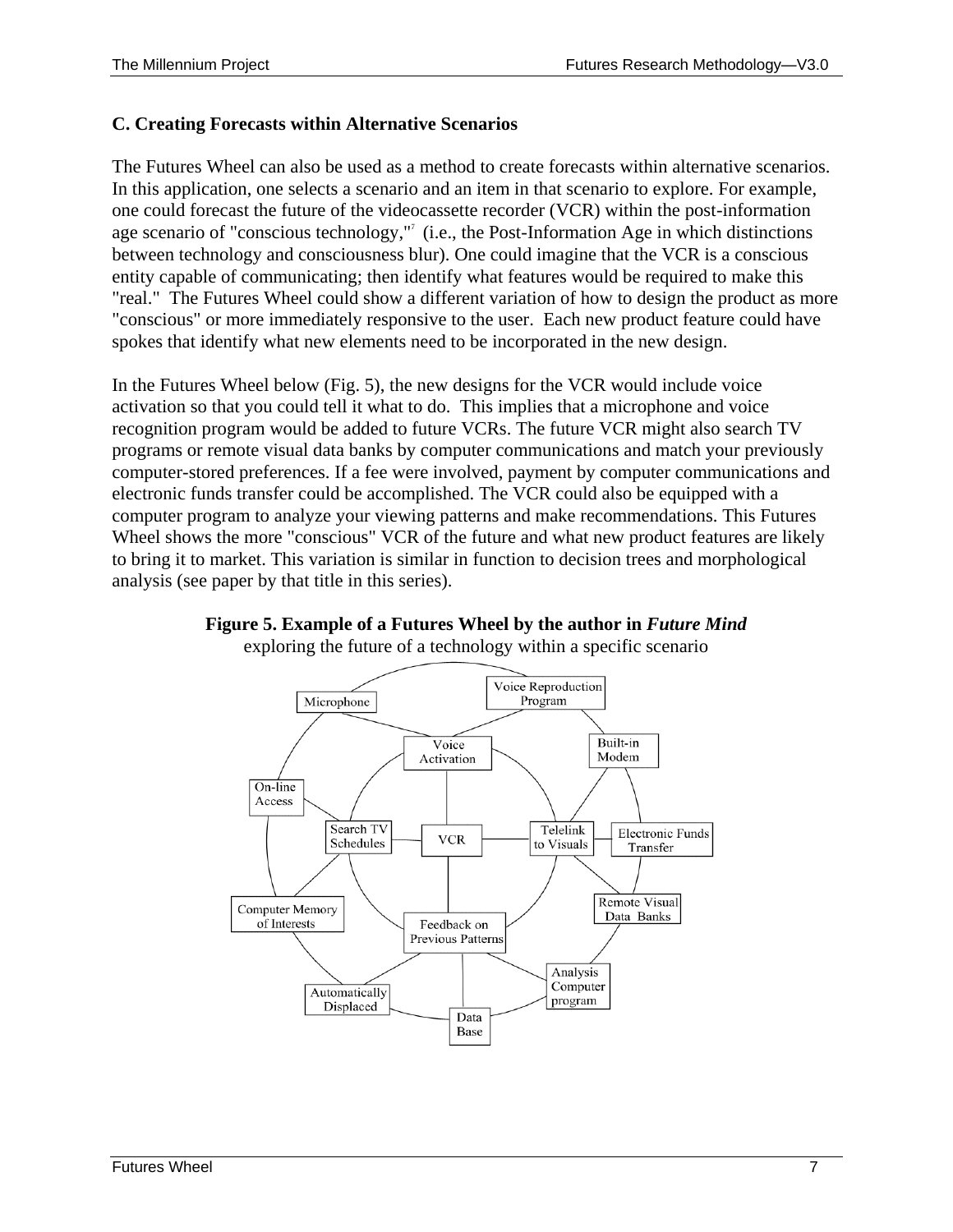The Futures Polygon chapter in this series details other approaches to illustrating more detailed relationships among primary, secondary, tertiary, etc., consequences of events or trends.

### <span id="page-9-0"></span>**IV. STRENGTHS AND WEAKNESSES OF THE FUTURES WHEEL**

*Strengths.* The Futures Wheel is easy and enjoyable to use: no equipment or software is necessary. It gets people thinking about the future quickly and easily. It can be used at any point in the process of futures research to further understand events and trends. One futurist said that whenever he gets stuck in a strategic planning exercise, he does a Futures Wheel with the group and "everything starts flowing again."<sup>8</sup> It does not require advanced education or training and is easily transferred and adapted to a variety of situations. It is an easy means of diagnosing any group's collective thinking about the future.

The Futures Wheel can help identify positive and negative feedback loops. The higher-order consequences occasionally cycle back to the original item (e.g., more highways produce more drivers, produce more congestion, produce still more highways). This sequential process is a natural way to tie the Futures Wheel into the development of a formal systems model.

The Futures Wheel also helps move the mind from linear, hierarchical, and simplistic thinking to more network-oriented, organic, and complex thinking. As a result, it helps develop one's prospective attitude towards things, events, and people. It stimulates complex yet systematic thinking about a new development by emphasizing that the consequences do not happen all at once but are often linked over time in an evolutionary, interactive sequence. It gives a relatively clear, visual map of the potential complexity of interactions.<sup>9</sup>

The strengths of the Futures Wheel can also be weaknesses. As the rings of associations and implications increase, the complexity of the overview can become overwhelming, unless or until patterns emerge. One strength of the method is its ability to reveal such patterns, but the process may become too complex before pattern recognition occurs.

The Futures Wheel can also yield contradictory impacts. For example, in the Futures Wheel on the National Security Agency (see Fig. 4), one secondary consequence on the left side of the wheel is "more control" and another secondary consequence on the left side was "less control." These two impacts come from different primary consequences and, together, identify the critical issue of how management could react differently to the same event. Thus the ability to reveal contradiction may actually be a strength of the method.

*Weaknesses*. Like *Simulation Games, Delphis,* or *Syncons*, the Futures Wheel is no better than the collective judgments of those involved. It can make a group or individual think they understand causal relations between the items that emerge, when it is possible that they have only identified correlations. The Futures Wheel can be too simplistic at times, blurring the distinctions on the timing of one identified impact relative to other impacts or consequences and the probability of one consequence relative to others. The Futures Polygon addresses some of these weaknesses (see the following chapter).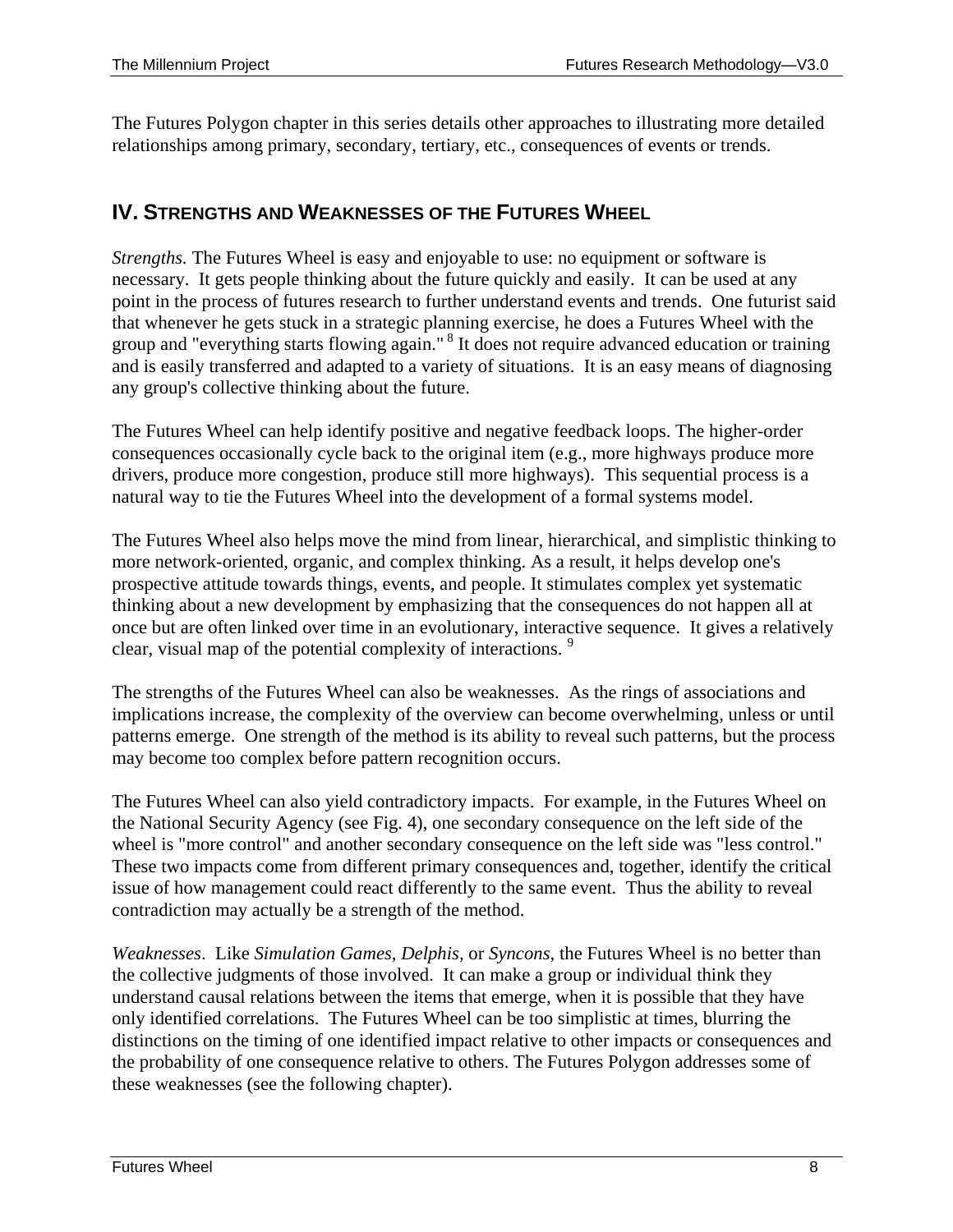One mistake is to see the possible impacts or consequences as truly representing what will happen. One might be tempted into believing that a single triggering fact is sufficient to generate an avalanche of impacts. Although such events do occur (such as attractors in chaos theory, which give rise to "butterfly effects" — how a seemingly insignificant event like a butterfly passing by can catch one's attention, changing the previously expected flow of events) the Futures Wheel can help to identify them. However, one must guard against making dangerously premature judgments.

The output of a Futures Wheel should be used as a basis for further thinking, for more systematic exploration, and for the application of other techniques for probing the future. Put simply, the Futures Wheel is a creative tool that generates input to futures thinking.  $10$ 

If one is not disciplined in using the Futures Wheel, one can end up with some messy "intellectual spaghetti" that makes the implications of the trend or event more difficult to see clearly. The use of primary, secondary, etc. rings is one way to help prevent the problem; another is the use of the single, double, triple, etc., lines to organize the linkages among the impacts as in Figure 4.

## <span id="page-10-0"></span>**V. USE IN COMBINATION WITH OTHER METHODS**

After trends or future events have been identified, a Futures Wheel can help identify the primary, secondary, and tertiary consequences of the trend or event. It organizes information already known, stimulates speculation, guides further exploration, and increases the understanding of the trend or event. Thus, it can augment trend impact analysis (TIA).

In cross-impact analysis, understanding the implications of specific future events is important. The Futures Wheel could be done on each event prior to doing cross-impact analysis. It may also help identify more significant trends underlying the forces of change originally identified.

The Futures Wheel can be used to analyze key components of a system prior to defining the systems model. For example, a Futures Wheel can help identify relations with other components, feedback loops, and new components to the system.

Genius forecasting and intuitive approaches can be enhanced by the Futures Wheel by giving some structure to seemingly random thinking and speculation. It allows the mind to think freely, moving from one impact to the next, but leaves a trail or pattern of thought for subsequent analysis.

During a scenario construction exercise that has identified driving forces, Futures Wheels could be used on each driving force to explore the pattern of consequences for each. This could provide richer input for the content of the scenarios.

Causal Layered Analysis incorporates Futures Wheels into its process to help better understand the variety of views on the future (see http://www.metafuture.org/Mt%20Eliza%20Futures%20Prog%2019%20April%202008.doc)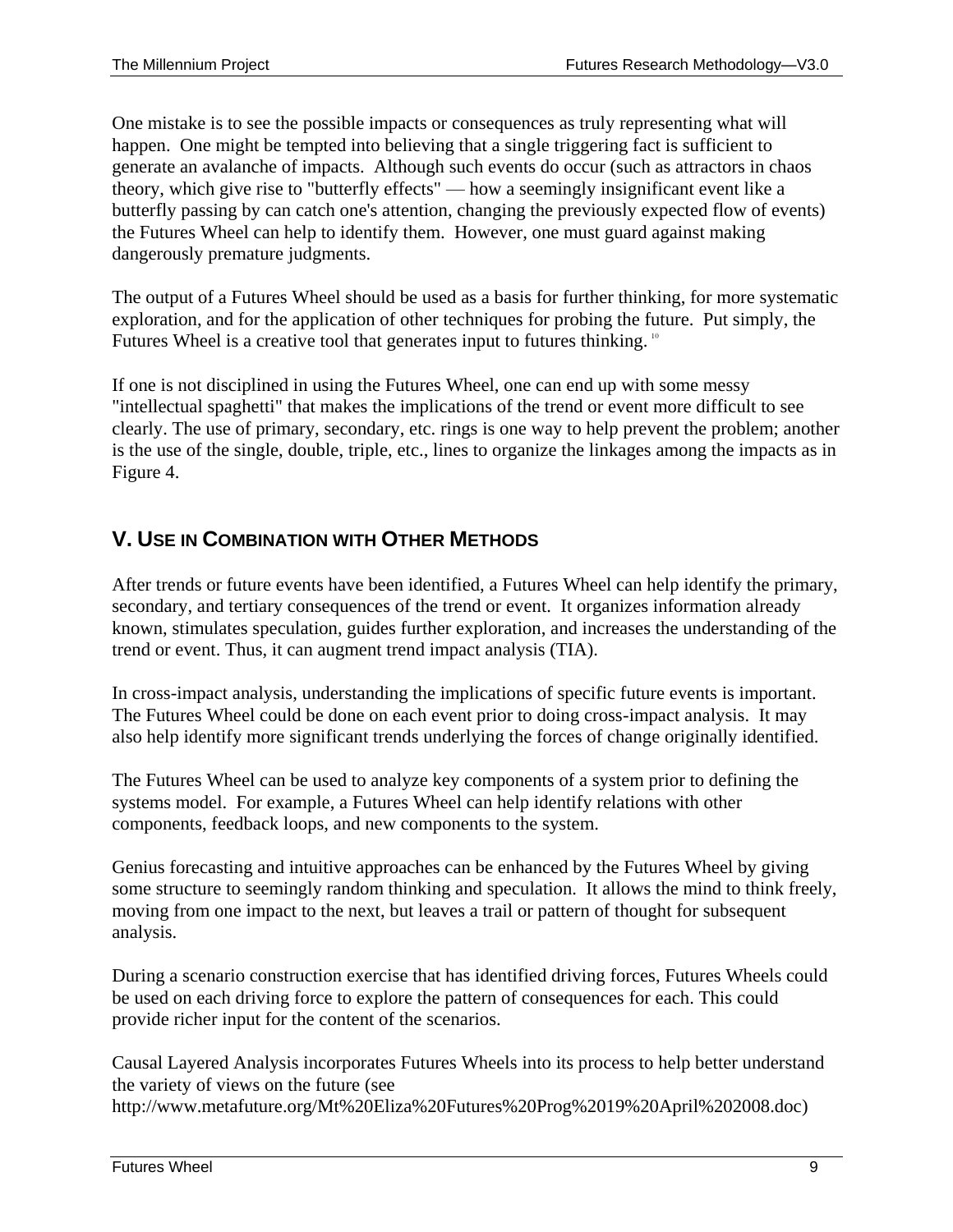System analysis can benefit from using Futures Wheels by exploring the range of potential consequences of components or elements of the system to check completeness of relations among the systems elements.

The Futures Wheel can also be used in strategic planning as a way of assessing impacts. One corporate strategic planning sequence of the Diebold Corporation uses the Futures Wheel as the assessment method for step (3) in the following sequence: (1) scan the environment; (2) identify major forces; (3) assess impacts; (4) develop strategies; and (5) monitor.<sup>11</sup>

### <span id="page-11-0"></span>**VI. FRONTIERS OF THE METHOD**

Glenn became dissatisfied that the original version of the Futures Wheel did not always create a sufficiently broad range of impacts for consideration; therefore, he developed a second version. This "Version 2" has been used in training programs since the late 1970s, but far less so than the original version; however, it first appeared later in Futures Research Methodology Version 2.0 in 1993.

The original version of the Futures Wheel did not force users to consider a realistically wide range of consequences. For example, economists would naturally tend to identify economic implications but would possibly put less stress on the technological, cultural, or environmental consequences of the trend or event. Version 2 adds the requirement that impacts be considered for a predetermined set of areas or domains.

If one were to do a Version 2 Futures Wheel on the possible event of African economic integration, one would be asked to list the important areas of consequence or impact to consider. These could be the political, cultural, environmental, psychological, technological, educational, public welfare, and economic arenas. The specific sectors that are used would be determined by the purposes of the analysis but should be as broad as manageably possible. This second version helps ensure a broader analysis of this potential future event. Using this approach, a Version 2 Futures Wheel would look like: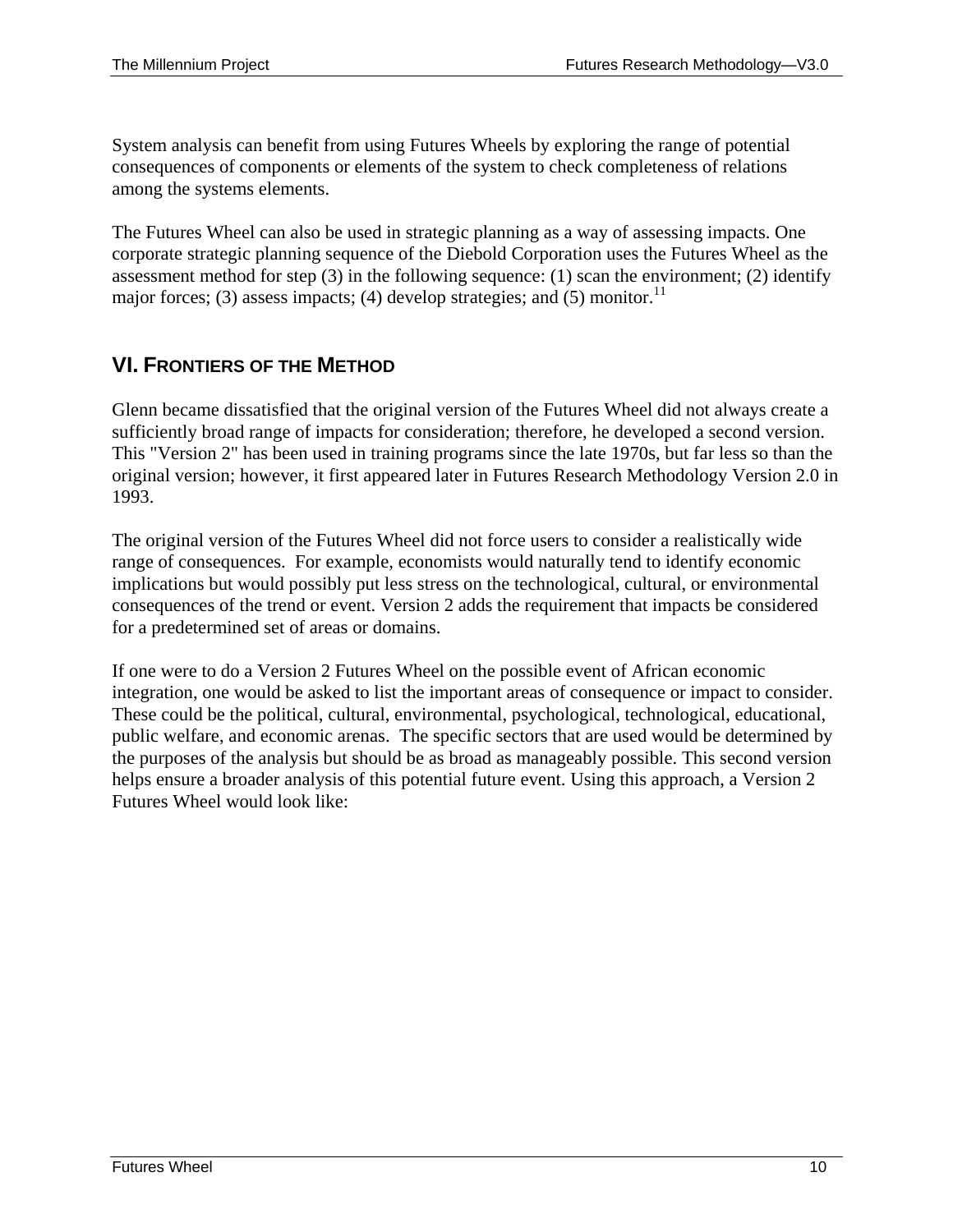



A "Version 3 Futures Wheel" would add the dimension of historic forces, current correlations, and future implications in a cone-like fashion. This approach has the advantage of providing a space for linkages or consequences that don't always fit in Versions 1 and 2. Some people want to discuss how a trend evolved, while others want to talk about more current impacts, and still others are more future-oriented. Version 3 is more complex, requiring more time, but can capture much of the essential thinking about a trend or event into one graphic.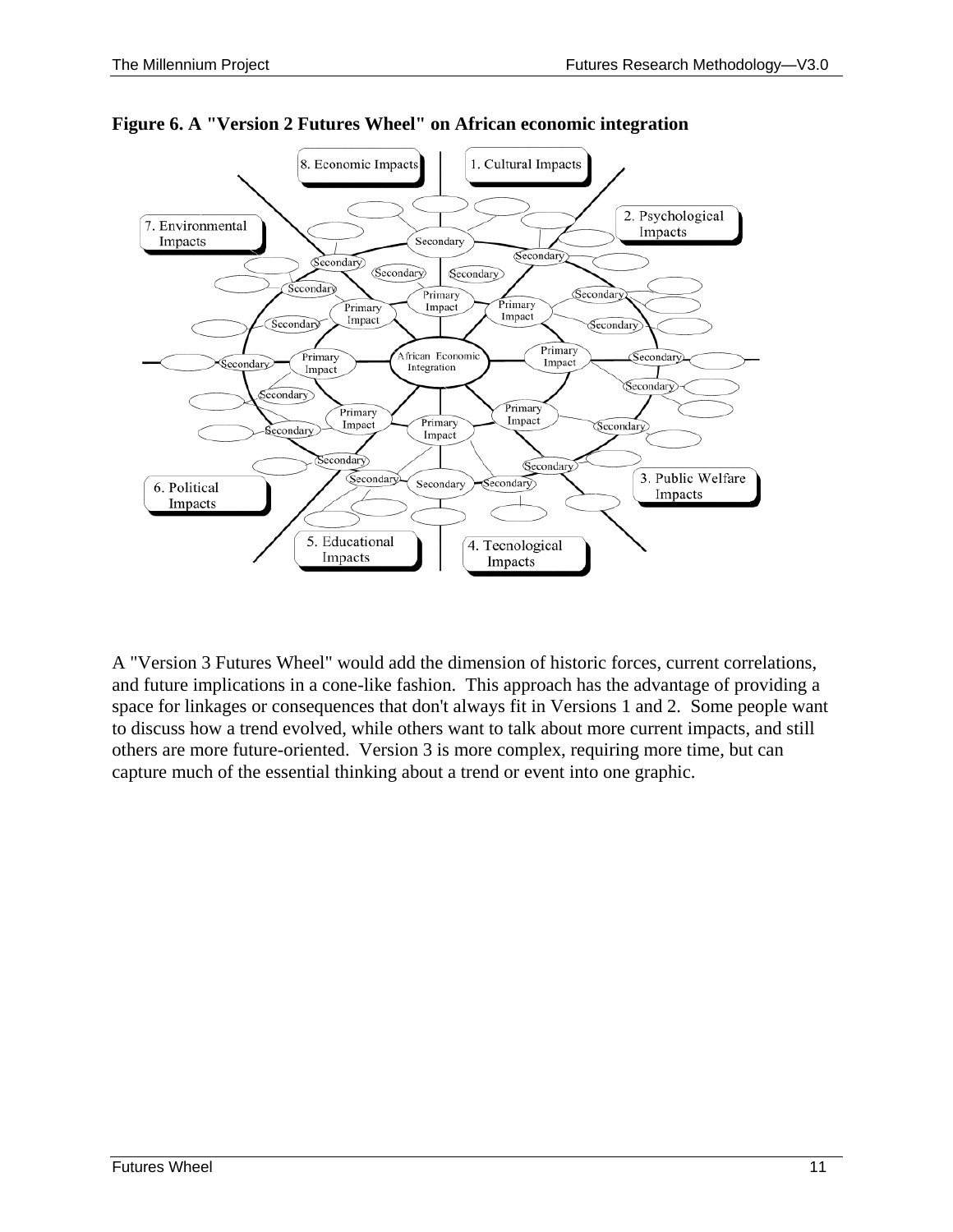

**Figure 7. Version 3 Futures Wheel**

A Version 3 Futures Wheel could be carried out by three different teams. One team could identify the key historical trends or events leading to the item to be studied; the second team the key contemporary impacts or correlations; and the third, the key future impacts or consequences. The results of the teams can be put into one Version 3 Futures Wheel. Unfortunately, it may be difficult to graph if confined to a two-dimensional piece of paper. If done with computer software that allows for rotation (such as computer-assisted design software) and or in hypertext software (imbedding information under terms that are not seen until requested by the user), the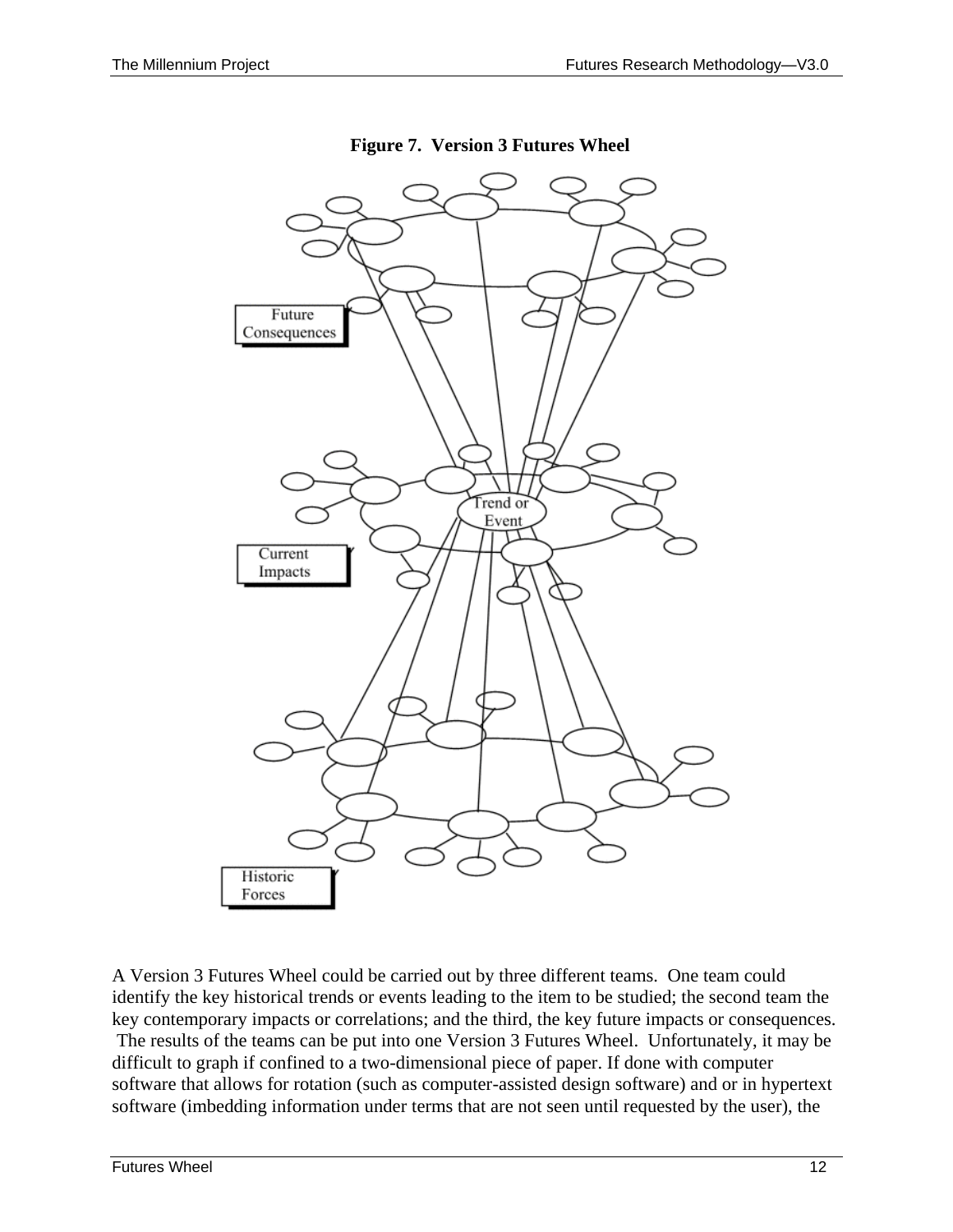Version 3 Futures Wheel becomes more visually manageable.

Variations of Versions 2 and 3 could well be as diverse as those that grew from the original Future Wheel. Software variations as sub-routines within strategic planning and futures research packages seem inevitable. One version is available from the Futurelab in Bristol, UK, at: http://www.exploratree.org.uk/app/?document\_id=977&permission\_id=template.

The first application of Version 3 was for the future of European Integration led by Professor Martin Potucek of Charles University, Prague, the Czech Republic, and published as an article "The Futures Wheel on European Integration" available at: http://www.unikonstanz.de/FuF/Verwiss/Alber/potucek/Futures\_Wheel\_on\_European\_Integration.pdf

Another future variation of the Futures Wheel could use a Delphi via the Internet. An international panel could assemble asynchronously to systematically construct a Futures Wheel:

- Round 1: Ask an international panel to rate a list of events or trends for use with a Futures Wheel and or ask for additional suggestions;
- Round 2: Feed back the panel's responses for further refinement, clarification, and ranking;
- Round 3: Request respondents to list primary consequences of the trends or events of highest ranking;
- Round 4: Display results as a Futures Wheel with just the primary ring of impacts; the size of the oval around each primary impact could represent the frequency with which the panel identified it; then ask for the secondary impacts;
- Round 5: Display primary impacts as first ring, and secondary impacts as a second ring; again, the size of the ovals (or some other graphic device) could represent the frequency of responses.

This approach could also use the ideas in the Futures Polygon for expressing consequences.

These versions of the Futures Wheel could be assisted by collaborative software or groupware, which would collect and display the panel's views on the impacts in the graphic of a Futures Wheel.

Futures Wheel Wikis could be created by letting geographically dispersed people add to and/or edit the consequences via the Internet.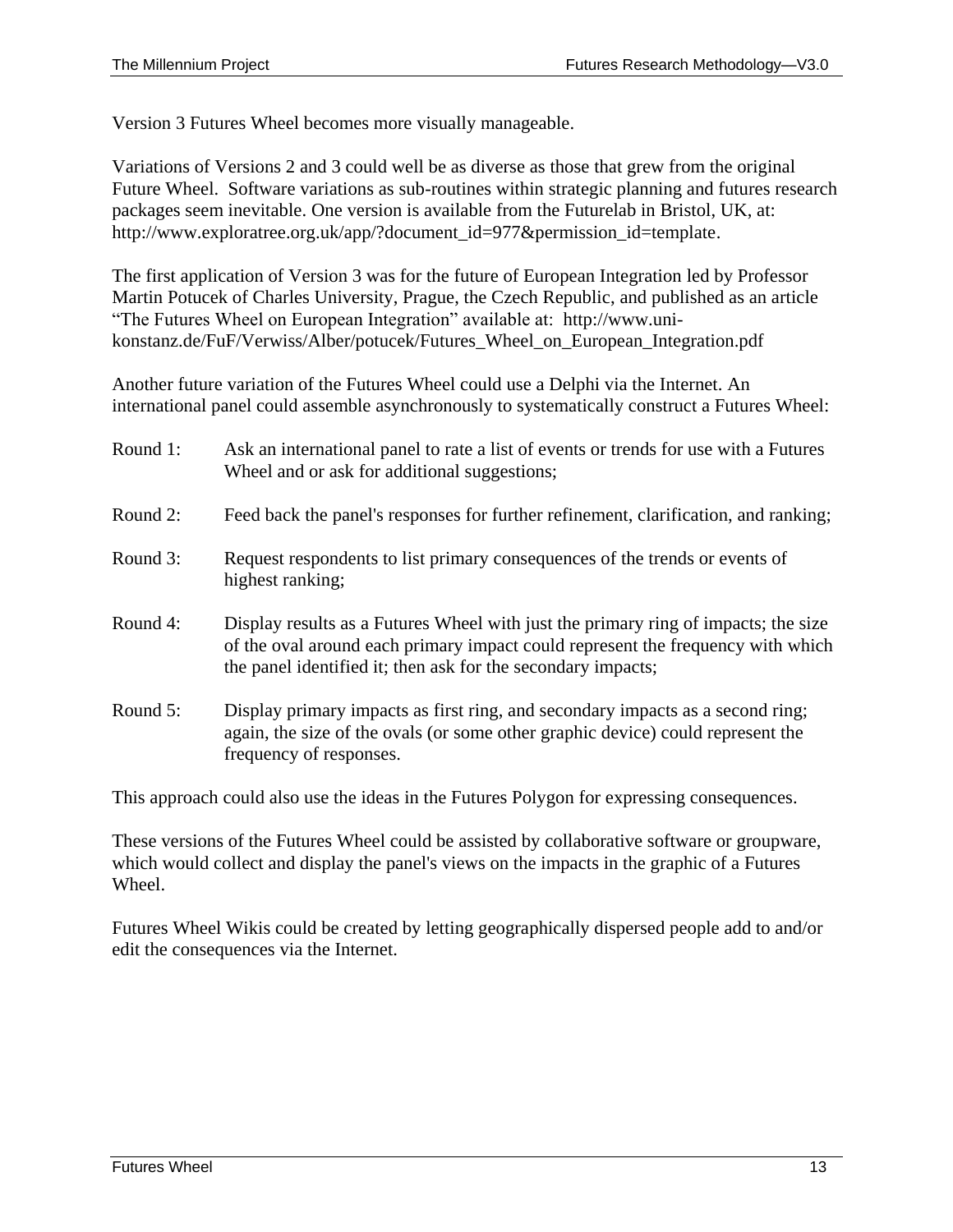#### **SOME ALTERNATIVE EXAMPLES**

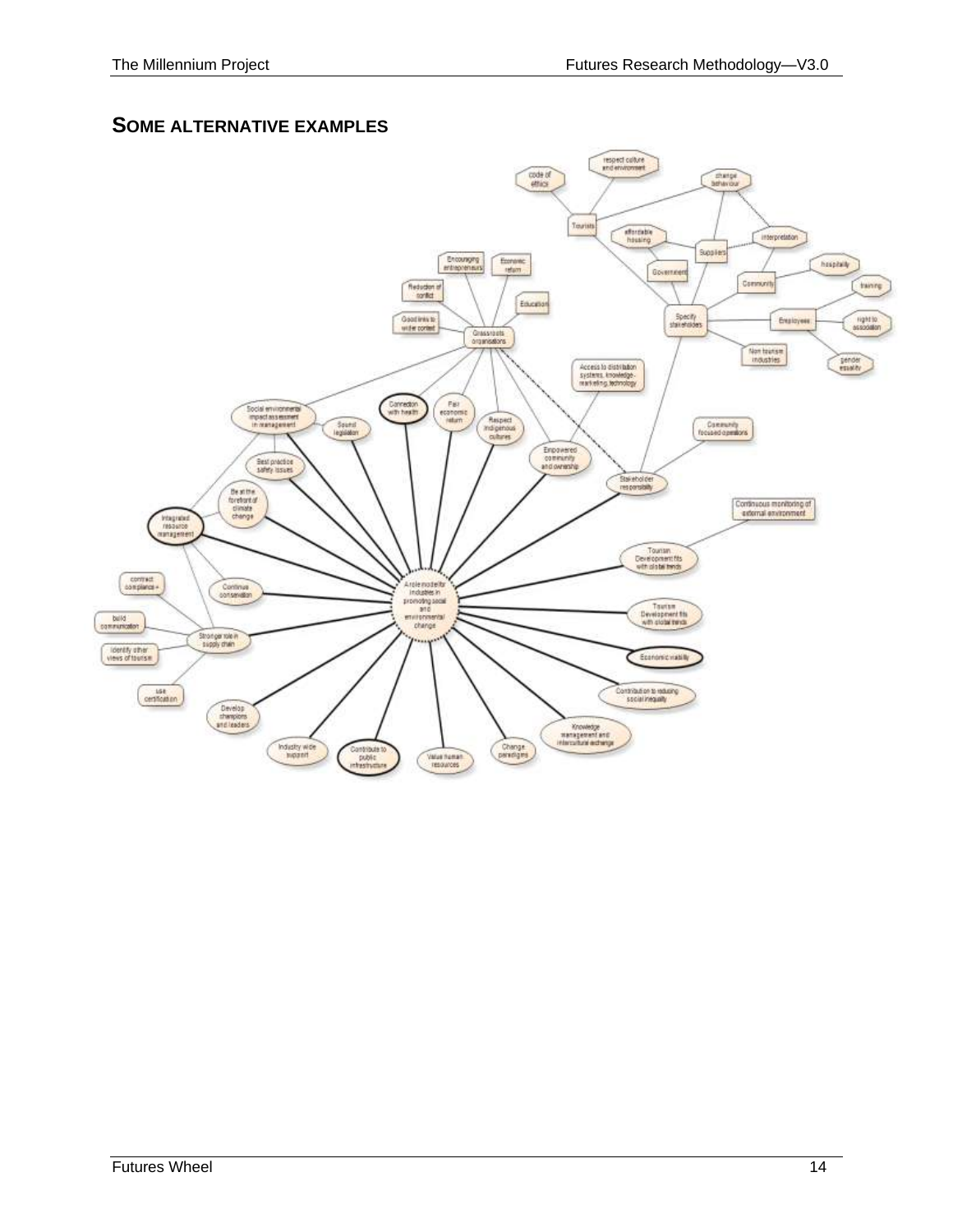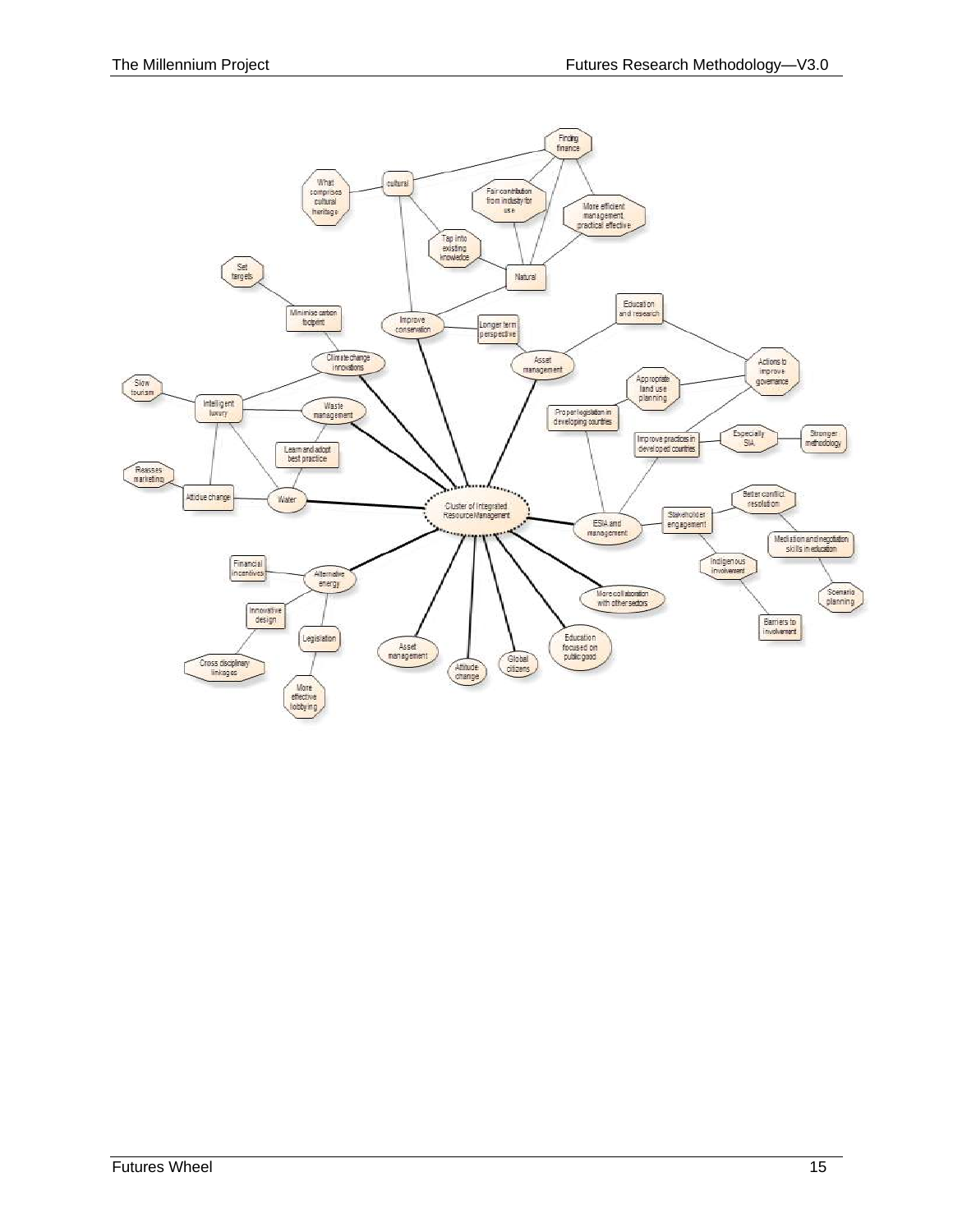### <span id="page-17-0"></span>**ENDNOTES AND REFERENCES**

<sup>1</sup> The School of Education at the University of Massachusetts is believed to have been the first doctoral program in future studies in the world. The program no longer exists but its co-founder Professor Christopher Dede created the Master's program for the study of the future at the University of Houston that exists today.

<sup>2</sup> Glenn, Jerome C. "Futurizing Teaching vs Futures Course," *Social Science Record*, Syracuse University, Volume IX, No. 3 Spring 1972.

<sup>3</sup> Snyder, David Pearce. Monograph: "The Futures Wheel: A Strategic Thinking Exercise," The Snyder Family Enterprise, Bethesda, Maryland 1993.

<sup>4</sup> Philosophically, one cannot claim certainty of causality. One situation may appear to be caused by another situation, when in fact they may both be caused by a third situation not visible to the observer. This point in a futures context is well explained by Bertrand de Jouvenel in *The Art of Conjecture.* The philosopher David Hume in *On Human Nature* demonstrated that what we call causality is a habit of the mind formed by seeing one thing vary with another. It is the variation and correlation that we can know, but not the truth of causality. Impacts and consequences imply causality. Originally, one would do a Futures Wheel by answering the question, "What are the necessary correlations (not in the mathematical sense) with the event or trend?" However, since the method is designed to help thinking rather than determine truth (since "truth" does not apply to the future anyway), the normal use of the method today asks what are the likely impacts or consequences, as if we can really ascertain the causal relations. This paper reflects how the method is used in common practice and, hence, will only refer to impacts and consequences rather than correlations.

<sup>5</sup> Coates, Joseph. The Futures Wheel - a background paper prepared for Phase II of the United Nations University Millennium Project Feasibility Study, September 1993.

<sup>6</sup> Wagschal, Peter. "Futuring: A Process for Exploring Detailed Alternative Futures," *World Future Society Bulletin* (now the *Futures Research Quarterly*), September/October 1981, pp. 25-31.

<sup>7</sup> Glenn, Jerome C. *Future Mind: Artificial Intelligence: Merging the Mystical and the Technological* (Washington, D.C.: Acropolis Books, 1989 and Tokyo, Japan: TBS-Britannica, 1994).

 $8$  Interview by the author with futurist David Snyder.

<sup>9</sup> Coates, *Op. Cit.*

 $10$  Ibid.

<sup>11</sup> "Integrating Socio-Political Developments into the Management Process: New York